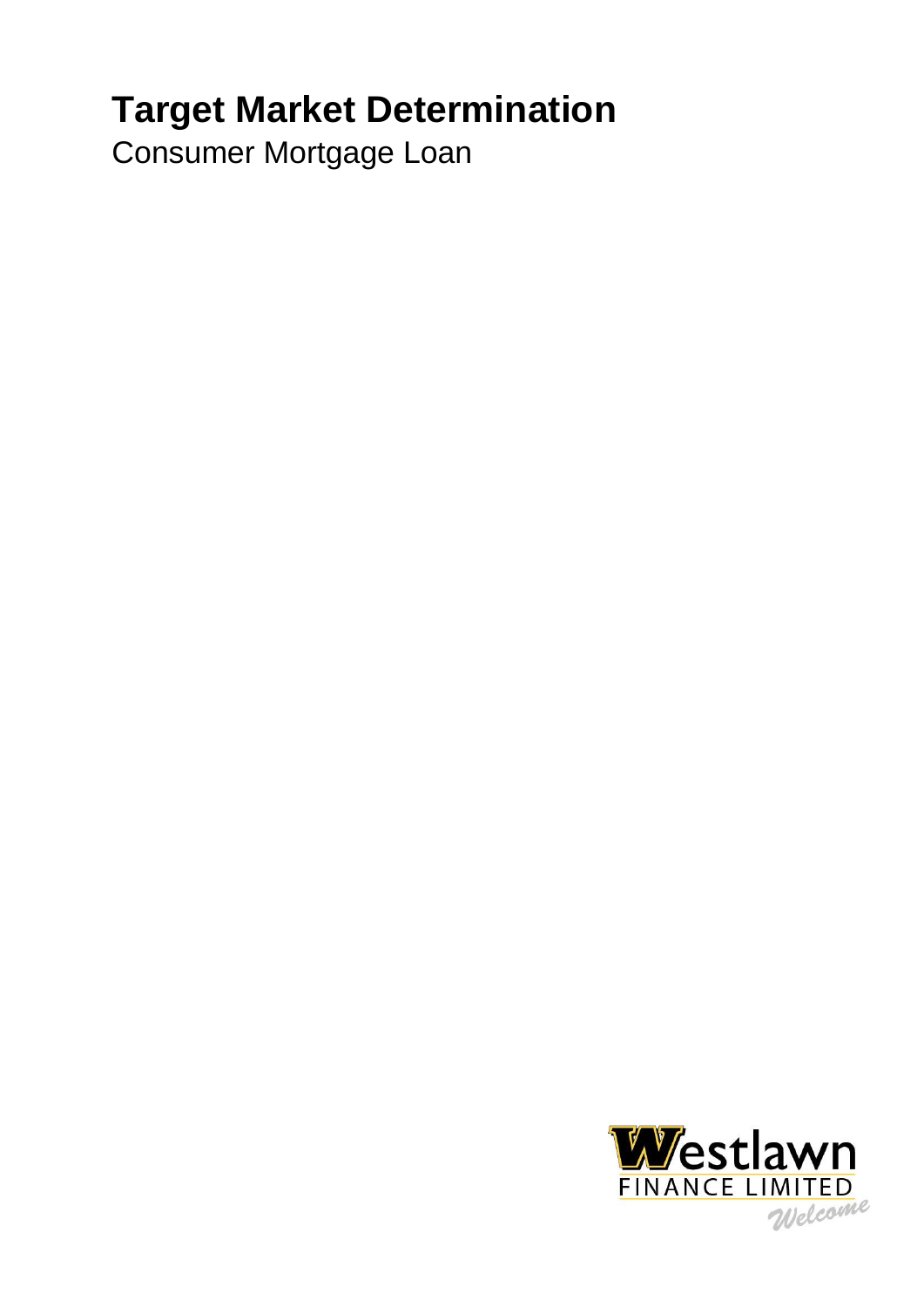# **Target Market Determination**

Consumer Mortgage Loan

# **Product**

Consumer Mortgage Loan

#### **Issuer**

Westlawn Finance Limited ABN 19 096 725 218 Australian Credit Licence No. 387844

## **Date of TMD**

5 October 2021

## **Target Market**

#### **Description of target market**

Retail clients who:

- are seeking a loan of at least \$10,000 to:
	- purchase or renovate a home, for owner occupier or investment purposes
	- refinance an existing home loan; or
	- top up an existing loan for any worthwhile purpose or
	- bridging loan subject to sale of existing property
- are aged 18 years or more and meet the credit assessment criteria for the product
- are a permanent resident of Australia or hold a relevant work visa
- are willing and able to offer a first registered mortgage over real property (or other acceptable security) as security for the loan
- do not need an offset account
- do not need redraw facility
- need the flexibility to make additional repayments
- need to make regular repayments of interest only or interest and principal over the term of the loan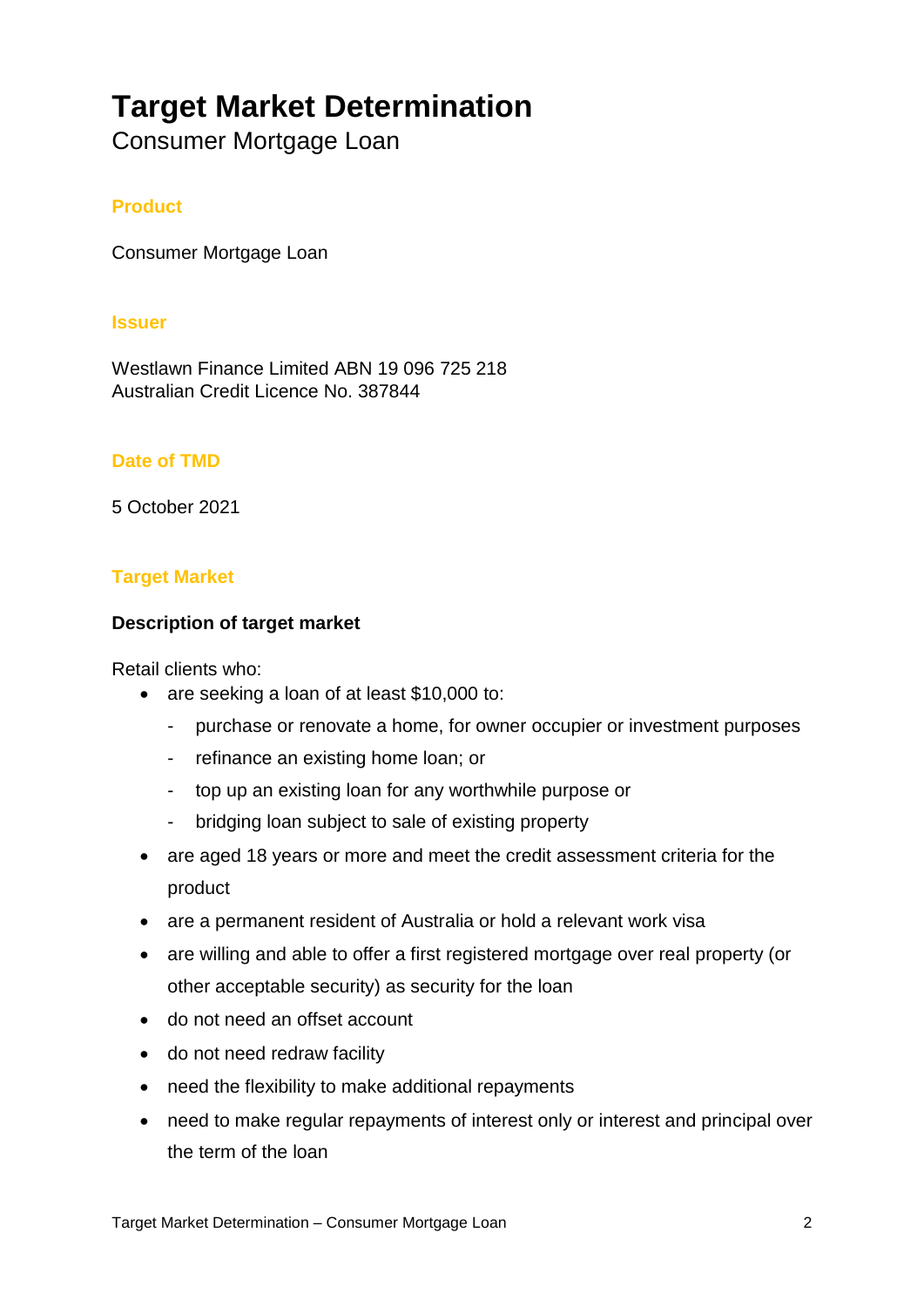# **Description of product, including key attributes**

This is a Consumer Mortgage Loan secured over real property.

They key attributes are:

- Minimum loan amount \$10,000
- Loan terms of up to maximum of 5 years, supported by an exit strategy in the full repayment of the liability
- Repayment type: Principal and Interest or Interest only
- Interest rate is Variable or Fixed
- Repayment frequency can be weekly, fortnightly or monthly
- Additional repayments accepted
- Must provide a registered first mortgage over real property or other acceptable security
- Establishment fees apply
- Valuation and security documentation fees apply
- Early termination fee payable based on the scheduled remaining term of the contract at the time of termination

# **Appropriateness of Product for target market**

The product's attributes are designed to support the target market's objectives, needs and financial situation.

#### **Distribution conditions**

This product is distributed by the issuer through the channels of the Westlawn branch network.

Distribution conditions for this product include:

- ensuring that retail clients meet the eligibility requirements for the product
- ensuring that distribution is by appropriately trained staff only

There are no other distributors for this product.